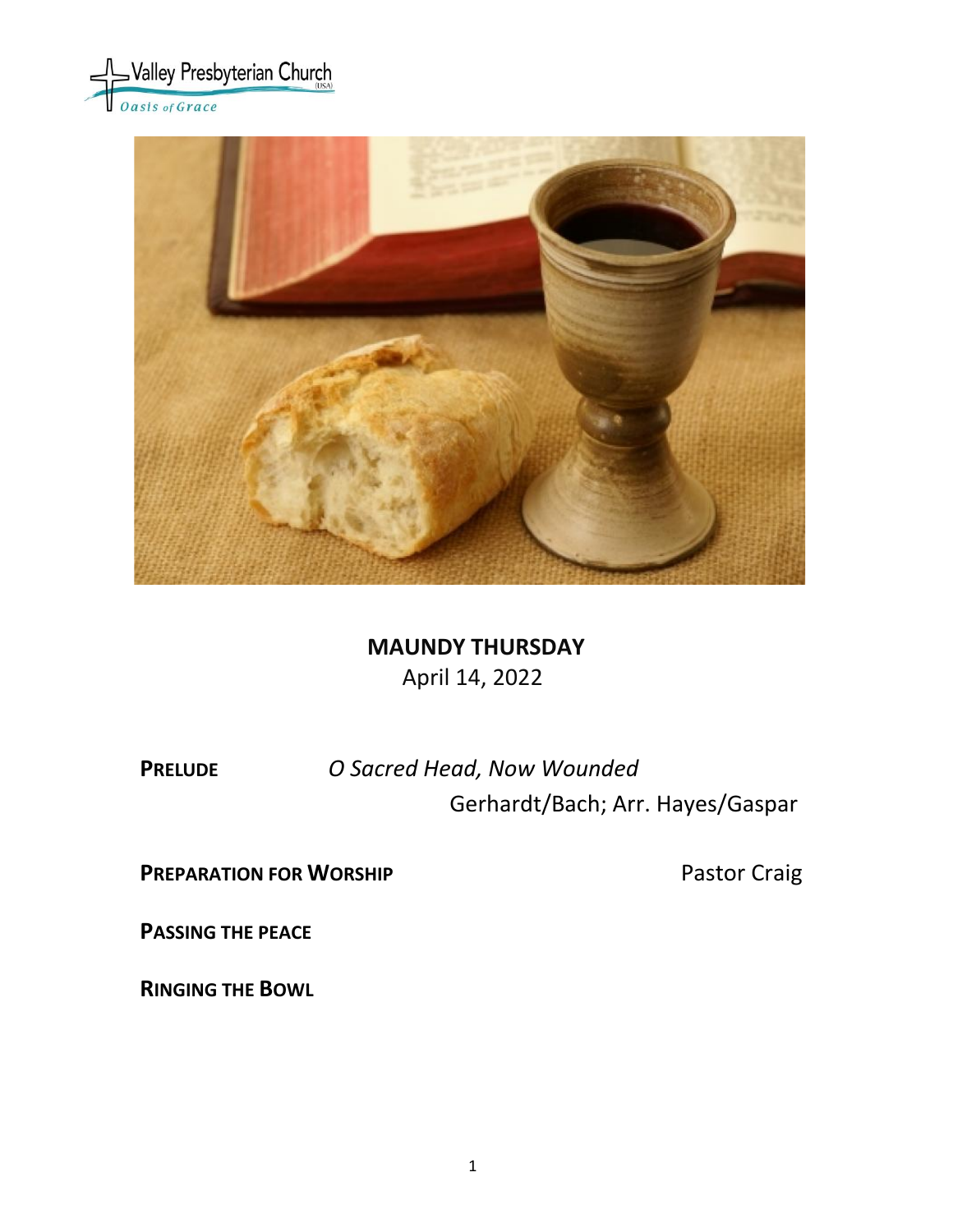

asis of Grace

### **CALL TO WORSHIP CALL TO WORSHIP**

On this day, Christ the Lamb of God gave himself into the hands of those who would slay him.

On this day, Christ gathered with his disciples in the upper room.

On this day, Jesus took a towel and washed the disciples' feet, giving us example to do unto others as he has done for us.

On this day, Christ gave us this holy feast, that we who eat this bread and drink this cup may proclaim his holy offering and become partakers in his resurrection.

| <b><i><u>OPENING HYMN</u></i></b> | Beneath the Cross of Jesus | 216 |
|-----------------------------------|----------------------------|-----|
|                                   |                            |     |

**CALL TO PRAYER CALL TO PRAYER Mark 14:13-21** 

So he sent two of his disciples, telling them, "Go into the city, and a man carrying a jar of water will meet you. Follow him. Say to the owner of the house he enters, 'The Teacher asks: Where is my guest room, where I may eat the Passover with my disciples?' He will show you a large room upstairs, furnished and ready. Make preparations for us there."

The disciples left, went into the city and found things just as Jesus had told them. So they prepared the Passover.

When evening came, Jesus arrived with the Twelve. While they were reclining at the table eating, he said, "Truly I tell you, one of you will betray me—one who is eating with me."

They were saddened, and one by one they said to him, "Is it I, Lord? Is it I?"

"It is one of the Twelve," he replied, "one who dips bread into the bowl with me. The Son of Man will go just as it is written about him. But woe to that man who betrays the Son of Man! It would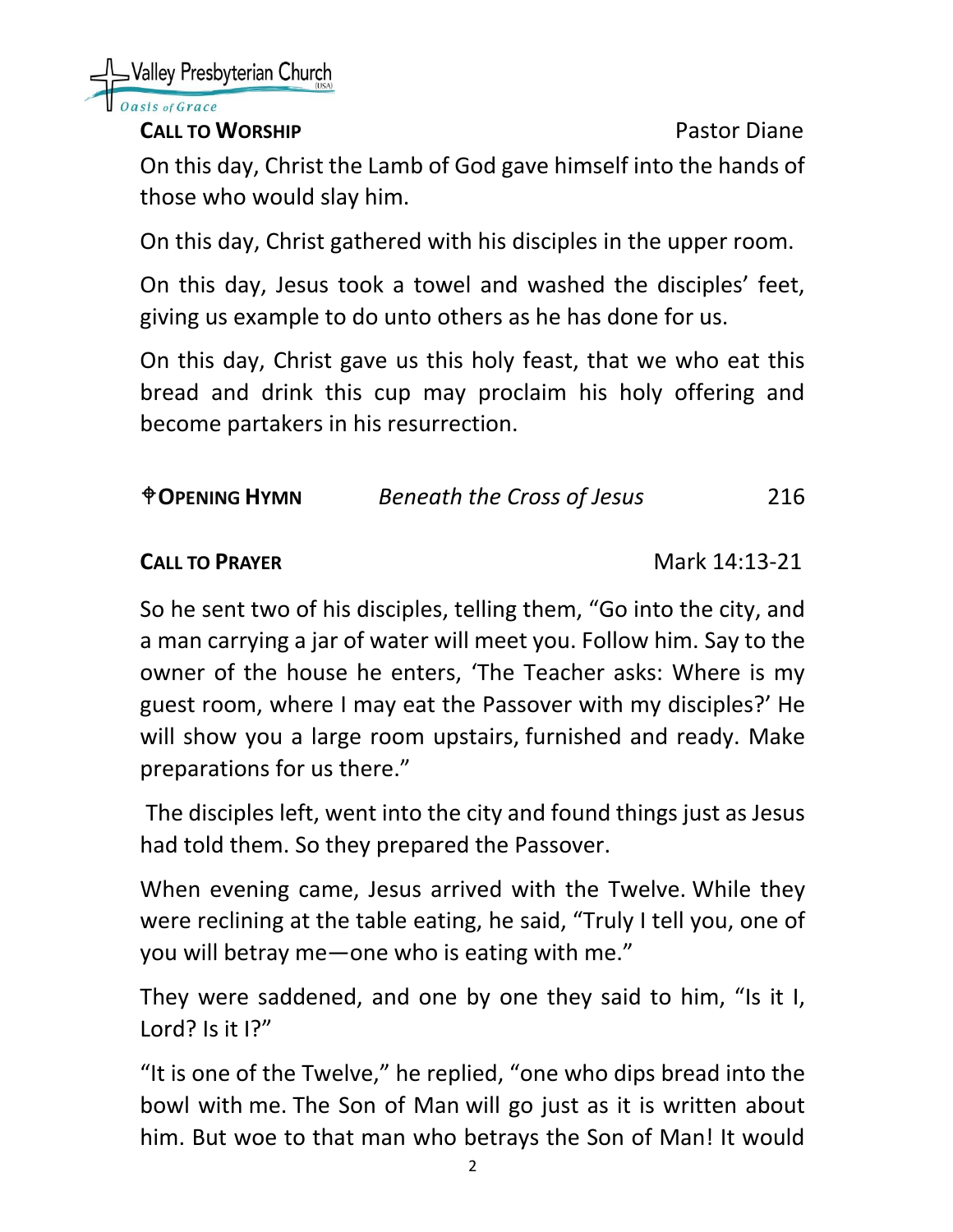

be better for him if he had not been born."

### **UNISON PRAYER OF CONFESSION**

**Is it I, Lord? Is it I?**

*(Silent prayer)* Amen

**POURING OUT THE WATERS / ASSURANCE OF PARDON** John 13:34 Jesus said: "A new commandment I give to you, that you love one another; even as I have loved you, that you also love one another." Brothers and Sisters, by this all will know that we are Christ's disciples, if we have love for one another.

### **KYRIE** 551

Lord, have mercy, Christ, have mercy; Lord have mercy upon us. Lord have mercy; Christ, have mercy; Lord, have mercy upon us.

**ANTHEM** *Abba* C. Courtney Abba, Abba, Like a whisper on the wind I hear my name. In a sound so like a sigh, again it came. Your disciples gathered with You do not hear, Yet the whisper of my name has reached my ear.

I am here, my Son, here in the upper room.

I hear the water gently splash, I see the Servant King attending to His friends.

Here I am, here in the upper room.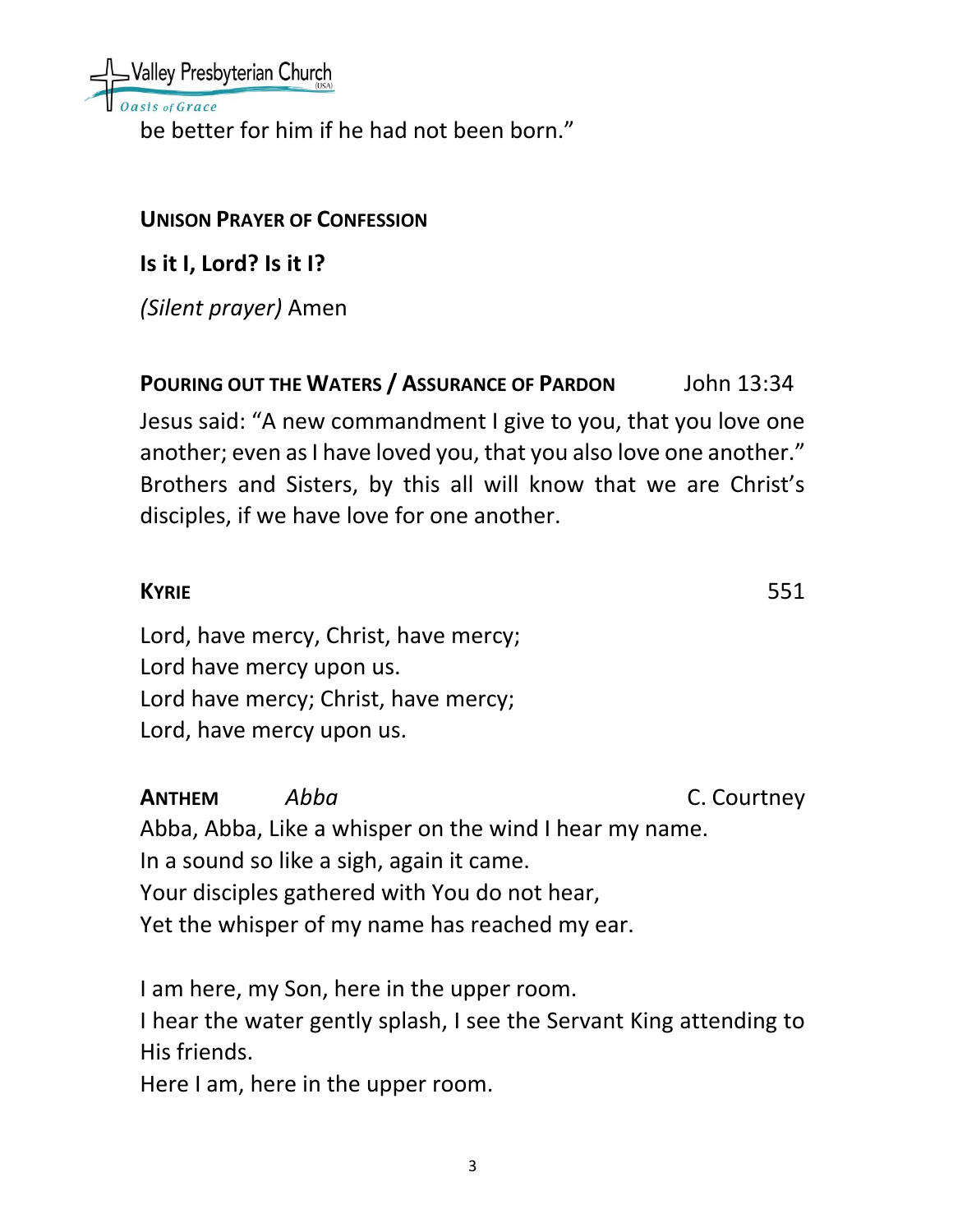Valley Presbyterian Church

isis of Grace

But as You serve the bread and wine, the broken body and the blood are Yours alone.

Abba, Abba, Like a whisper on the wind I hear my name. In a sound so like a sigh, again it came. With a whisper that is heard by God alone, My only Son begins His painful journey home.

**SCRIPTURE Luke 22: 19-20** 

And he took bread, gave thanks and broke it, and gave it to them, saying, "This is my body given for you; do this in remembrance of me."

In the same way, after the supper he took the cup, saying, "This cup is the new covenant in my blood, which is poured out for you.

| <b>SERMON</b>              | "COMMUNION" |                |
|----------------------------|-------------|----------------|
| <b>CALL FOR OFFERING</b>   |             |                |
| <b>OFFERTORY</b>           | Elegy       | C. H. H. Parry |
| $\bigoplus$ DOXOLOGY       |             | 606            |
| THE SACRAMENT OF COMMUNION |             |                |
| <b>THE INVITATION</b>      |             |                |

**PRAYER OF THANKSGIVING AND SINGING THE LORD'S PRAYER Our Father who art in heaven, hallowed be thy name. Thy kingdom come, thy will be done, on earth as it is in heaven. Give us this day our daily bread; and forgive us our debts, as we forgive our debtors; and lead us not into temptation, but deliver us from evil. For thine is the kingdom and the power**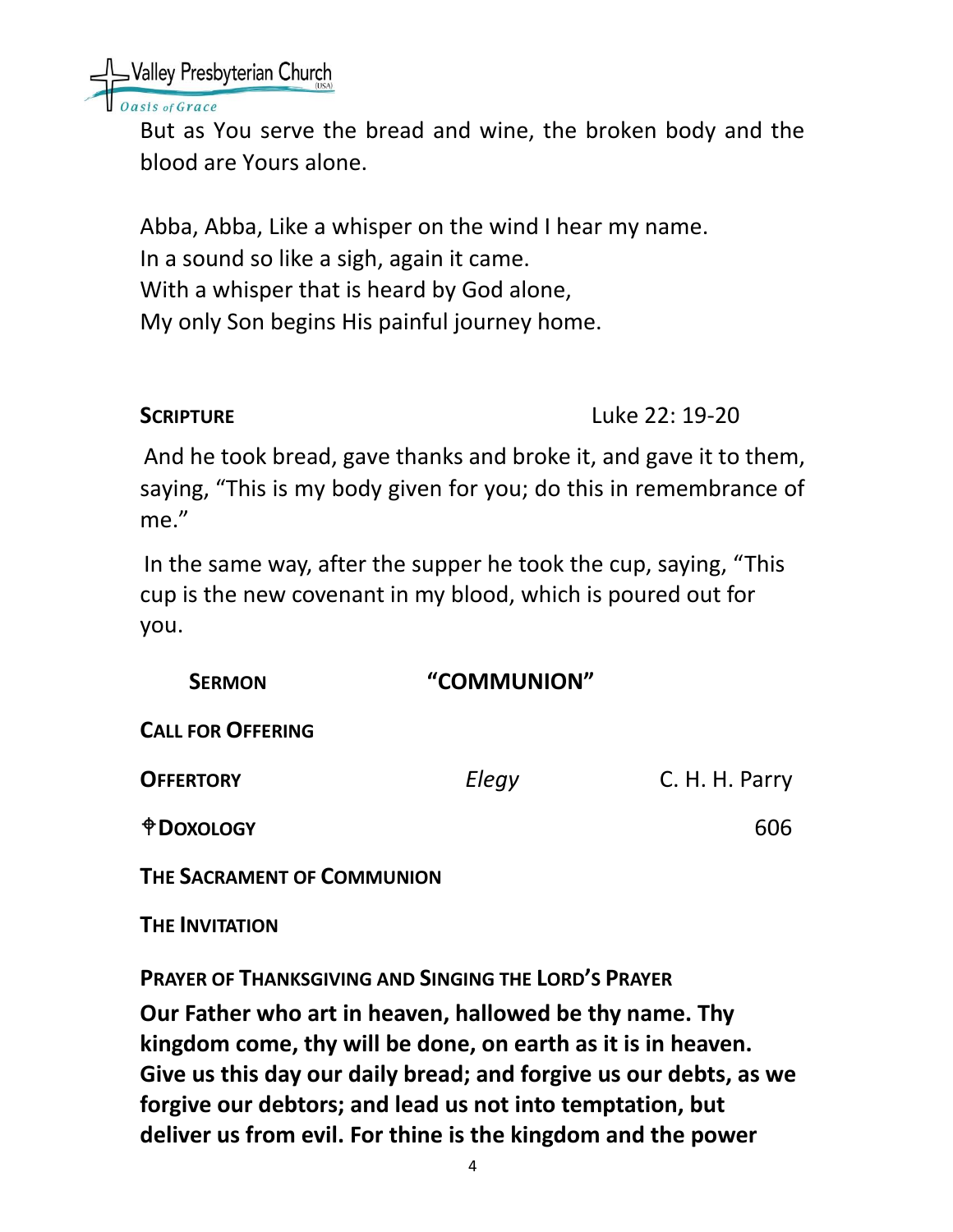

**and the glory, forever. Amen.**

### **WORDS OF INSTITUTION**

### **DISTRIBUTION OF THE ELEMENTS**

| $\biguplus$ HYMN | O Sacred Head, Now Wounded | 221 |
|------------------|----------------------------|-----|
|------------------|----------------------------|-----|

### **THE TENEBRAE** Mark 14:32—15:39

They went to a place called Gethsemane, and Jesus said to his disciples, "Sit here while I pray." He took Peter, James and John along with him, and he began to be deeply distressed and troubled. "My soul is overwhelmed with sorrow to the point of death," he said to them. "Stay here and keep watch."

Going a little farther, he fell to the ground and prayed that if possible the hour might pass from him. *"Abba*, Father," he said, "everything is possible for you. Take this cup from me. Yet not what I will, but what you will."

Then he returned to his disciples and found them sleeping. "Simon," he said to Peter, "are you asleep? Couldn't you keep watch for one hour? Watch and pray so that you will not fall into temptation. The spirit is willing, but the flesh is weak."

Once more he went away and prayed the same thing. When he came back, he again found them sleeping, because their eyes were heavy. They did not know what to say to him.

Returning the third time, he said to them, "Are you still sleeping and resting? Enough! The hour has come. Look, the Son of Man is delivered into the hands of sinners. Rise! Let us go! Here comes my betrayer!"

Just as he was speaking, Judas, one of the Twelve, appeared. With him was a crowd armed with swords and clubs, sent from the chief priests, the teachers of the law, and the elders.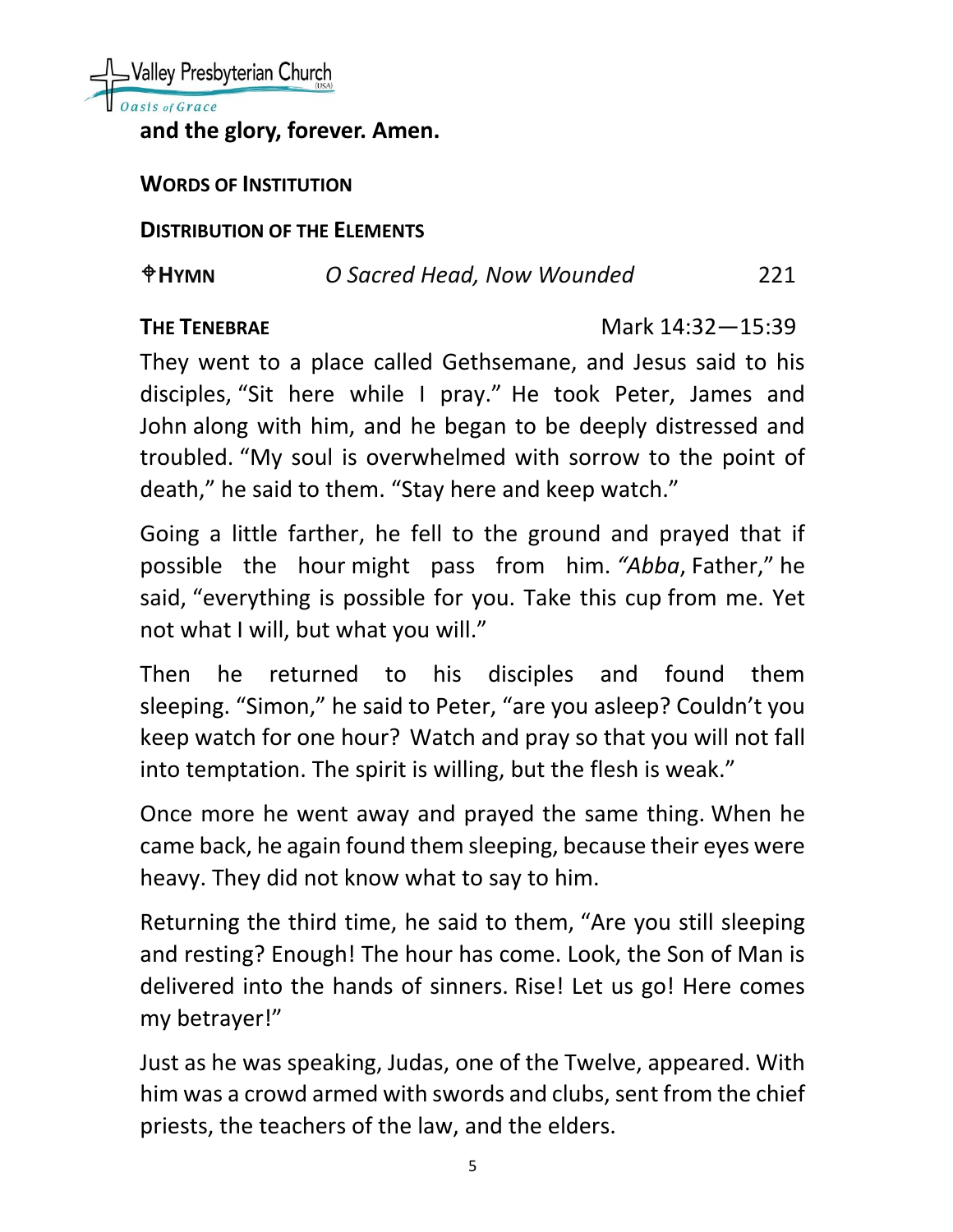SValley Presbyterian Church

asis of Grace

Now the betrayer had arranged a signal with them: "The one I kiss is the man; arrest him and lead him away under guard." Going at once to Jesus, Judas said, "Rabbi!" and kissed him. The men seized Jesus and arrested him. Then one of those standing near drew his sword and struck the servant of the high priest, cutting off his ear.

"Am I leading a rebellion," said Jesus, "that you have come out with swords and clubs to capture me? Every day I was with you, teaching in the temple courts, and you did not arrest me. But the Scriptures must be fulfilled." Then everyone deserted him and fled.

A young man, wearing nothing but a linen garment, was following Jesus. When they seized him, he fled naked, leaving his garment behind.

They took Jesus to the high priest, and all the chief priests, the elders and the teachers of the law came together. Peter followed him at a distance, right into the courtyard of the high priest. There he sat with the guards and warmed himself at the fire.

The chief priests and the whole Sanhedrin were looking for evidence against Jesus so that they could put him to death, but they did not find any. Many testified falsely against him, but their statements did not agree.

Then some stood up and gave this false testimony against him: "We heard him say, 'I will destroy this temple made with human hands and in three days will build another, not made with hands.'" Yet even then their testimony did not agree.

Then the high priest stood up before them and asked Jesus, "Are you not going to answer? What is this testimony that these men are bringing against you?" But Jesus remained silent and gave no answer.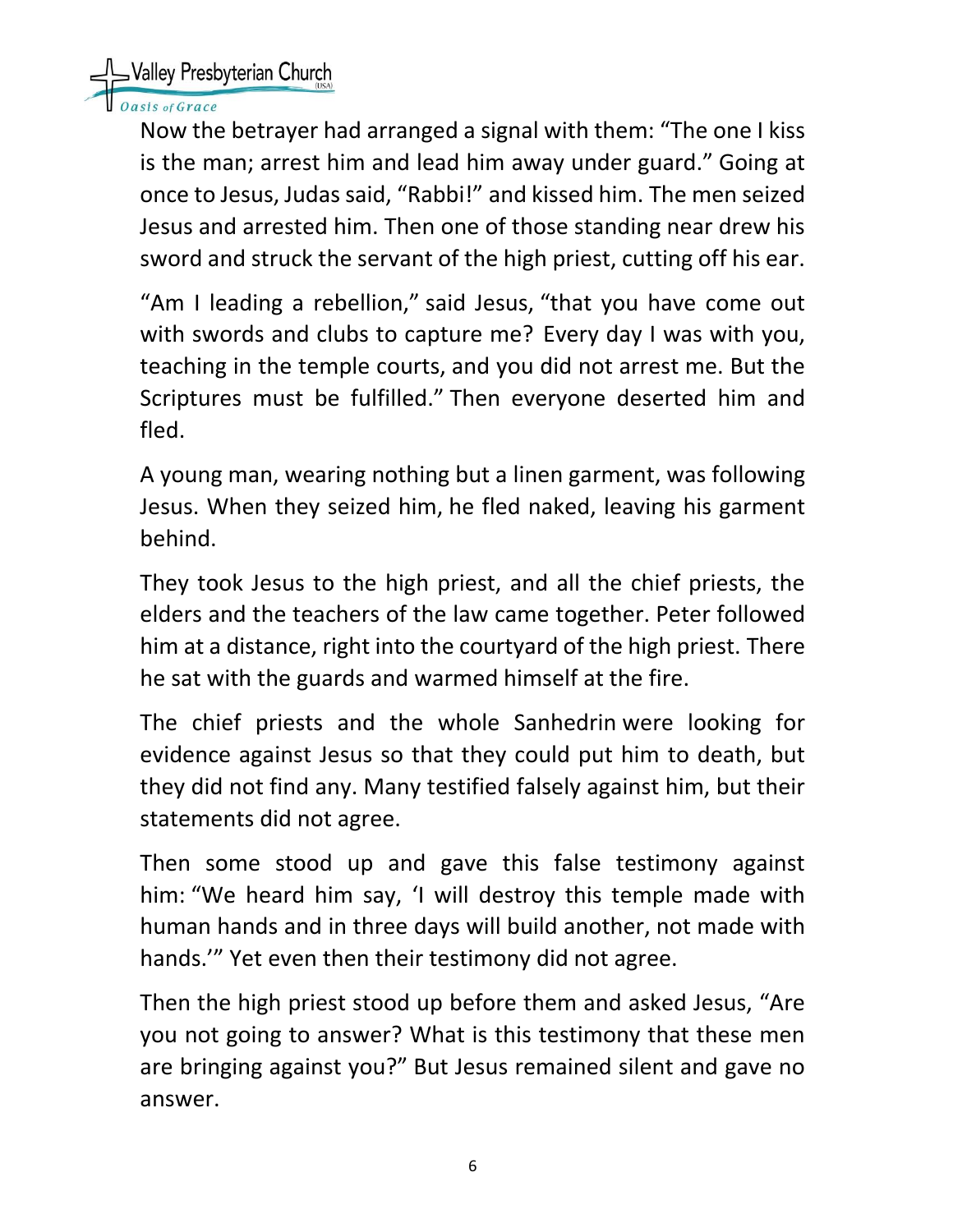Nalley Presbyterian Church

### isis of Grace

Again the high priest asked him, "Are you the Messiah, the Son of the Blessed One?"

"I am," said Jesus. "And you will see the Son of Man sitting at the right hand of the Mighty One and coming on the clouds of heaven."

The high priest tore his clothes. "Why do we need any more witnesses?" he asked. You have heard the blasphemy. What do you think?"

They all condemned him as worthy of death. Then some began to spit at him; they blindfolded him, struck him with their fists, and said, "Prophesy!" And the guards took him and beat him.

While Peter was below in the courtyard, one of the servant girls of the high priest came by. When she saw Peter warming himself, she looked closely at him.

"You also were with that Nazarene, Jesus," she said.

But he denied it. "I don't know or understand what you're talking about," he said, and went out into the entryway.

When the servant girl saw him there, she said again to those standing around, "This fellow is one of them." Again he denied it.

After a little while, those standing near said to Peter, "Surely you are one of them, for you are a Galilean."

He began to call down curses, and he swore to them, "I don't know this man you're talking about."

Immediately the rooster crowed the second time. Then Peter remembered the word Jesus had spoken to him: "Before the rooster crows twice you will disown me three times." And he broke down and wept.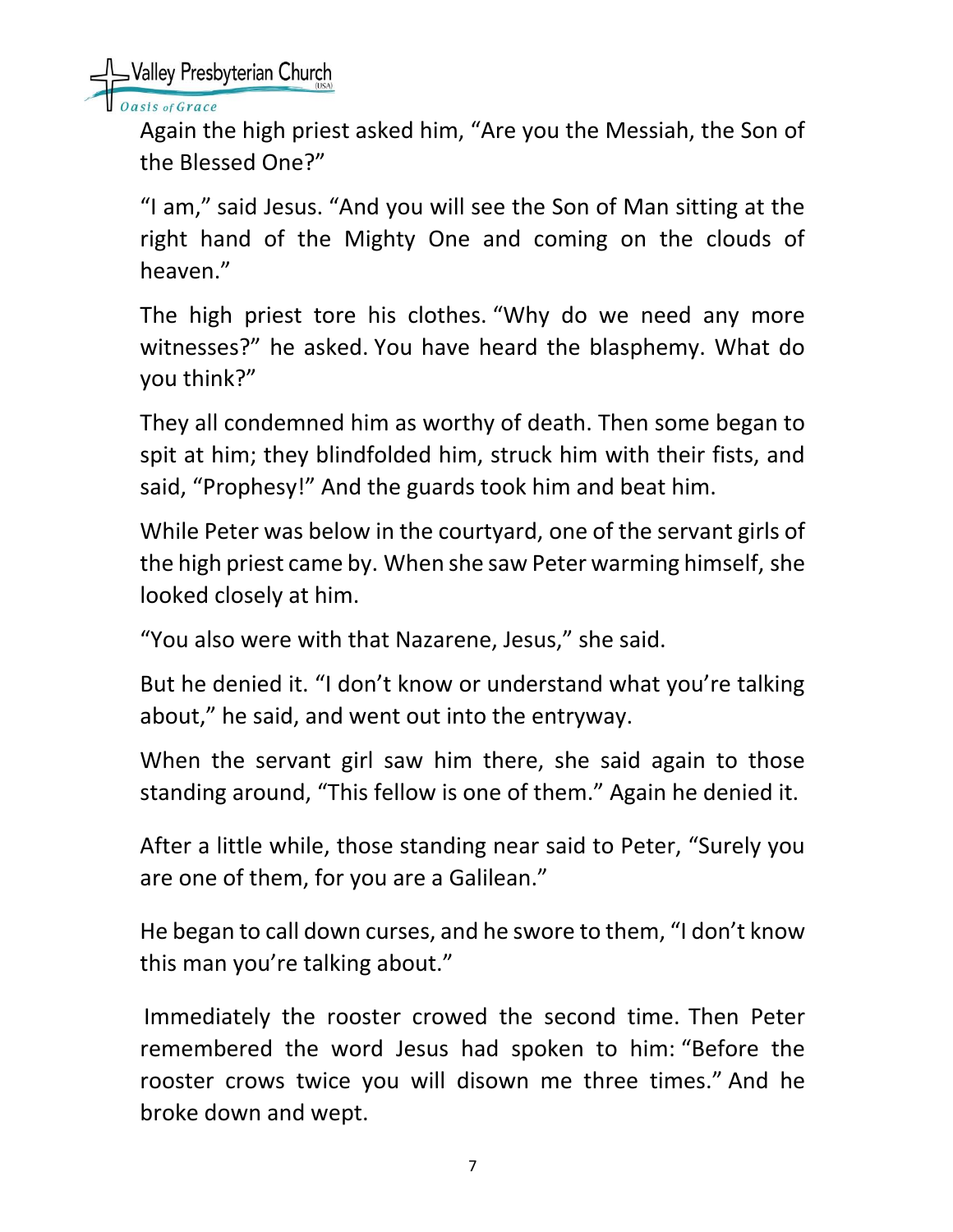# Valley Presbyterian Church

**Casis of Grace** 

Very early in the morning, the chief priests, with the elders, the teachers of the law and the whole Sanhedrin, made their plans. So they bound Jesus, led him away and handed him over to Pilate.

"Are you the king of the Jews?" asked Pilate.

"You have said so," Jesus replied.

The chief priests accused him of many things. So again Pilate asked him, "Aren't you going to answer? See how many things they are accusing you of."

But Jesus still made no reply, and Pilate was amazed.

Now it was the custom at the festival to release a prisoner whom the people requested. A man called Barabbas was in prison with the insurrectionists who had committed murder in the uprising. The crowd came up and asked Pilate to do for them what he usually did.

"Do you want me to release to you the king of the Jews?" asked

Pilate, knowing it was out of self-interest that the chief priests had handed Jesus over to him. But the chief priests stirred up the crowd to have Pilate release Barabbas instead.

"What shall I do, then, with the one you call the king of the Jews?" Pilate asked them.

"Crucify him!" they shouted.

"Why? What crime has he committed?" asked Pilate.

But they shouted all the louder, "Crucify him!"

Wanting to satisfy the crowd, Pilate released Barabbas to them. He had Jesus flogged, and handed him over to be crucified.

The soldiers led Jesus away into the palace (that is, the Praetorium) and called together the whole company of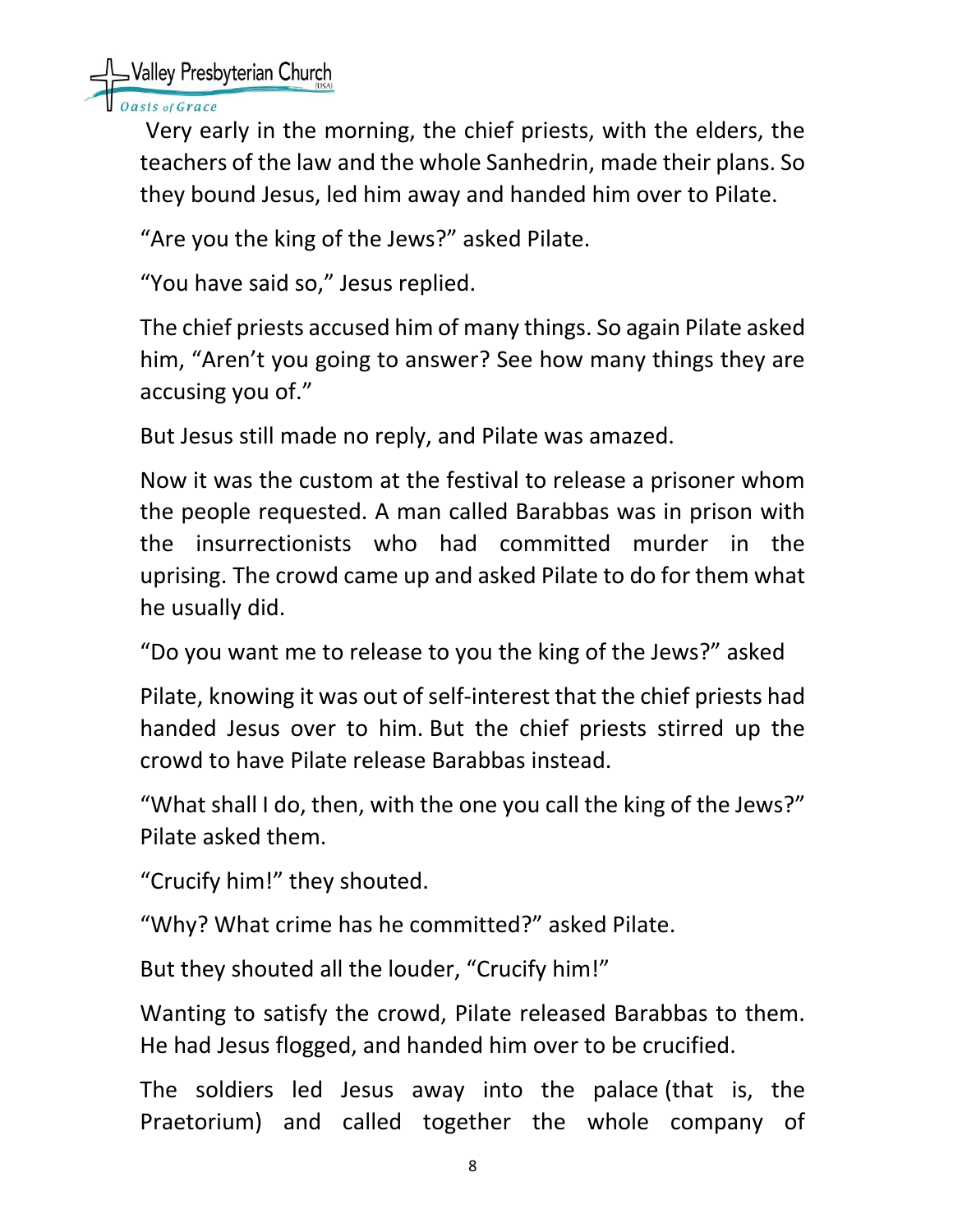Valley Presbyterian Church

### asis of Grace

soldiers. They put a purple robe on him, then twisted together a crown of thorns and set it on him. And they began to call out to him, "Hail, king of the Jews!" Again and again they struck him on the head with a staff and spit on him. Falling on their knees, they paid homage to him. And when they had mocked him, they took off the purple robe and put his own clothes on him. Then they led him out to crucify him.

A certain man from Cyrene, Simon, the father of Alexander and Rufus, was passing by on his way in from the country, and they forced him to carry the cross. They brought Jesus to the place called Golgotha (which means "the place of the skull"). Then they offered him wine mixed with myrrh, but he did not take it. And they crucified him. Dividing up his clothes, they cast lots to see what each would get.

It was nine in the morning when they crucified him. The written notice of the charge against him read: THE KING OF THE JEWS.

They crucified two rebels with him, one on his right and one on his left. Those who passed by hurled insults at him, shaking their heads and saying, "So! You who are going to destroy the temple and build it in three days, come down from the cross and save yourself!" In the same way the chief priests and the teachers of the law mocked him among themselves. "He saved others," they said, "but he can't save himself! Let this Messiah, this king of Israel, come down now from the cross, that we may see and believe." Those crucified with him also heaped insults on him.

At noon, darkness came over the whole land until three in the afternoon. And at three in the afternoon Jesus cried out in a loud voice, *"Eloi, Eloi, lema sabachthani?" (which means "My God, my God, why have you forsaken me?").*

When some of those standing near heard this, they said, "Listen,